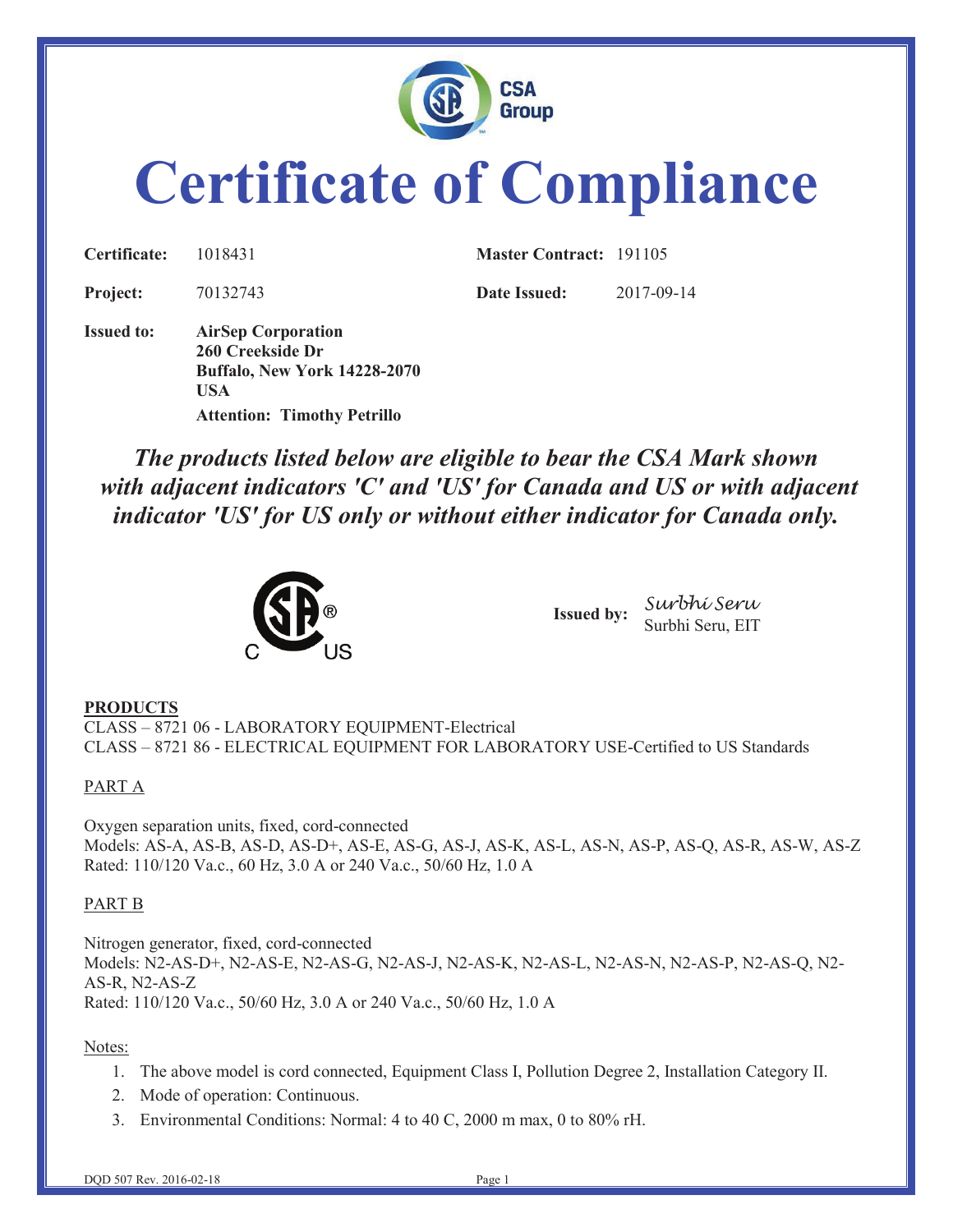

**Certificate:** 1018431 **Project:** 70132743 **Master Contract:** 191105 **Date Issued:** 2017-09-14

#### **APPLICABLE REQUIREMENTS**

| CAN/CSA-C22.2 No. 61010-1-12  | Safety Requirements for Electrical Equipment for Measurement,<br>Control, and Laboratory Use, Part 1: General Requirements    |
|-------------------------------|-------------------------------------------------------------------------------------------------------------------------------|
| ANSI/UL Std. No. 61010-1:2012 | - Safety Requirements for Electrical Equipment for Measurement,<br>Control, and Laboratory Use - Part 1: General Requirements |